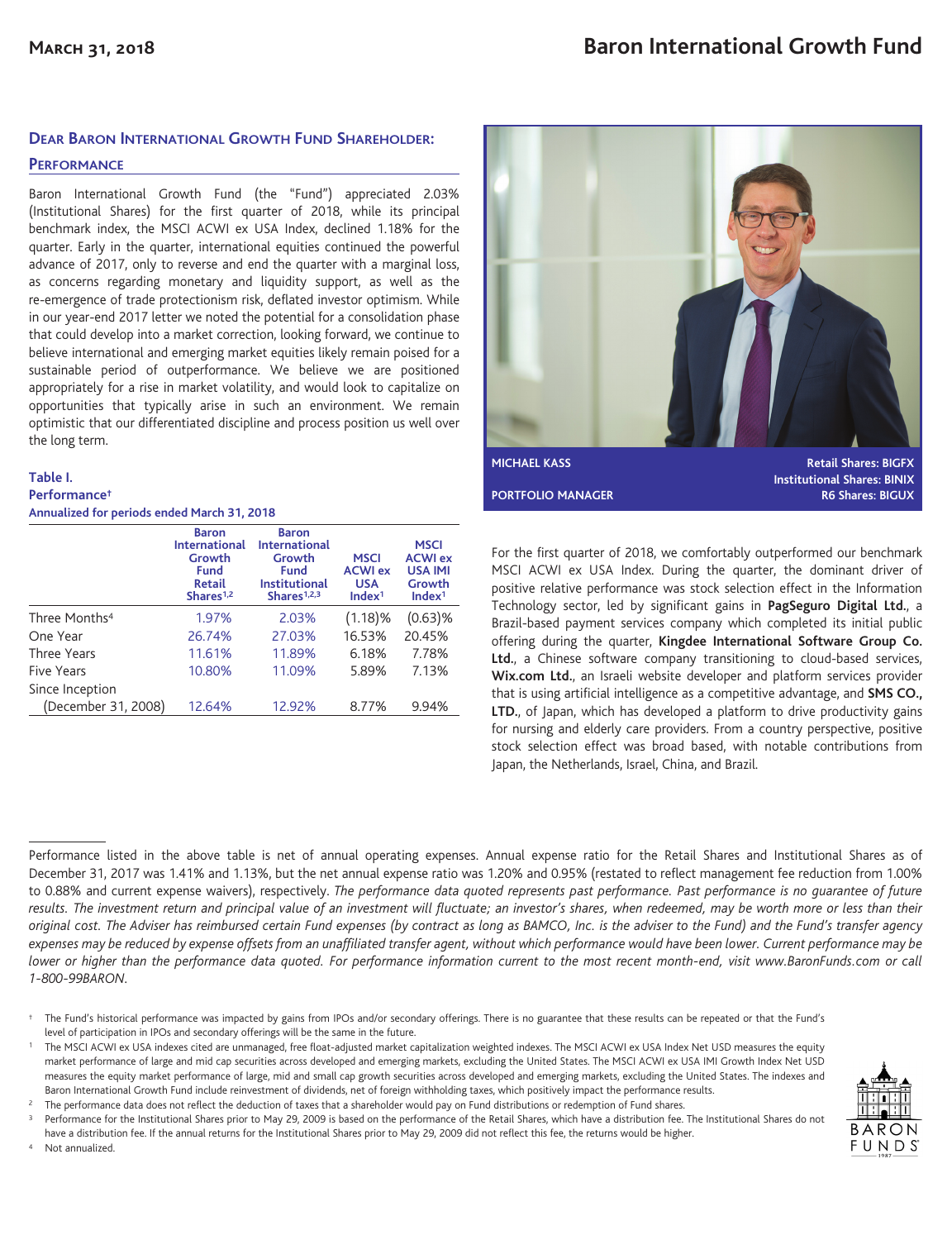# **Baron International Growth Fund**

Partially offsetting the above, adverse stock selection effect in the Consumer Discretionary, Energy and Health Care sectors weighed modestly on relative performance. By country, stock selection effect was poor in Germany, nearly entirely driven by a substantial reversal of recent gains in longtime holding **RIB Software SE**, while India also weighed, in our view, largely due to the surprise initiation of a modest capital gains tax. We remain enthusiastic regarding the long-term appeal and reform potential of India.

#### **Table II.**

#### **Top contributors to performance for the quarter ended March 31, 2018**

|                                               | Percent<br>Impact |
|-----------------------------------------------|-------------------|
| PagSeguro Digital Ltd.                        | 0.69%             |
| KOSÉ Corporation                              | 0.64              |
| Kingdee International Software Group Co. Ltd. | 0.63              |
| Wix.com Ltd.                                  | 0.54              |
| SMS CO., LTD.                                 | 0.48              |

PagSeguro Digital Ltd. is a Brazilian payment processor and merchant acquirer. Shares rose during PagSeguro's first quarter as a publicly traded company on news that its business is growing at a rapid rate. We believe credit card and digital payment penetration is low among the Brazil population, and PagSeguro's digital wallet and physical device form an attractive platform that should allow small merchants to accept digital currency and grow over time, in our view.

**KOSÉ Corporation** is one of the leading cosmetics manufacturers in Japan. The company benefited from both geopolitical events and growth initiatives. Geopolitically, the tension between Korea and China over the U.S. Army's Terminal High-Altitude Area Defense has shifted more Chinese travelers to Japan, increasing KOSÉ's sales among that group. At the company level, KOSÉ has been ramping up innovation, expanding its product mix to premium lines, and monetizing on its successful Tarte acquisition.

Shares of **Kingdee International Software Group Co. Ltd.**, an enterprise management software provider in China, rose during the quarter on solid cloud software sales. We believe Kingdee's cloud suite will provide significant value to customers seeking ways to counter rising labor costs in China, and see cloud adoption in China rapidly rising from a low base. The Chinese government is emphasizing business productivity growth via software automation; and we believe the company is on track for expansion after a management transition, a repositioned sales channel, and the recent JD.com investment.

**Wix.com Ltd.** is an Israeli internet company helping micro businesses build and maintain websites and streamline business operations. With over 120 million registered users and over 3 million premium users, Wix is the leader in its industry. Shares increased in the first quarter as the company continued to show rapid growth, with revenues increasing by over 40% year-over-year thanks to an increasing number of customers adopting its products. We believe Wix has a large market opportunity, strong cohort economics and brand, and an innovative culture.

**SMS CO., LTD.** is the leader in nursing recruitment in Japan. Shares increased on strong earnings results, including a quarterly acceleration in sales growth across all segments. The company also reported solid margins. The stock has generated attractive returns thanks to a positive re-rating and earnings growth. We think the company could benefit from wage inflation due to the dearth of qualified workers, an aging population requiring more elder care, and its position at the forefront of increasing productivity of nurses in Japan.

#### **Table III.**

**Top detractors from performance for the quarter ended March 31, 2018**

|                                       | Percent<br>Impact |
|---------------------------------------|-------------------|
| <b>RIB Software SE</b>                | $-0.73%$          |
| Horizon Discovery Group plc           | $-0.35$           |
| <b>IM Financial Limited</b>           | $-0.27$           |
| Eurofins Scientific SE                | $-0.27$           |
| Takeda Pharmaceutical Company Limited | $-0.26$           |

Shares of **RIB Software SE**, a software company servicing the construction industry, had an exceptionally volatile quarter. Shares had been increasing on investor expectations that its recent partnerships with Flextronic and Microsoft would produce significant growth in its underlying business. However, the company's poorly coordinated and communicated equity offering after the Microsoft partnership announcement sent shares downward. We retain conviction. RIB offers 3D modeling with time and cost management, which competitors do not provide end-to-end.

**Horizon Discovery Group plc** is a U.K.-based genomics company that develops cells for research and clinical uses. Shares declined on news of the resignation of CEO Darrin Disley and results for 2017 that missed previously stated guidance. We think Horizon Discovery is in the early phases of its business expansion, with an undeveloped end market that is ripe for growth. The company has secured intellectual property in the space and is building a market we believe could lead to important scientific breakthroughs.

Shares of **JM Financial Limited**, a leading non-bank financial company in India, declined in the quarter due to investor concerns about a new capital gains tax as well as rising bond yields that would potentially lead to margin headwinds for the firm. We think JM is well positioned to benefit from growing demand for real estate lending, asset restructuring, and wealth management products and services. We also expect JM to benefit from distressed asset sales by leading financial institutions that are under pressure to dispose of non-performing loans and raise equity.

**Eurofins Scientific SE**, an international group of laboratories providing testing services to food, pharmaceutical, and environmental industry clients, detracted from performance in the first quarter. The stock declined due to questions about underlying margins excluding acquisitions. Although we would like to see margins expand, we note that management has a successful investment track record. We continue to believe Eurofins has a strong growth outlook driven by increased outsourcing of testing by clients, greater regulation, and increased demand for safe and high-quality food.

Shares of **Takeda Pharmaceutical Company Limited**, a research- and development-driven pharma company in Japan, declined in the quarter on investor concerns about Takeda's reported interest in acquiring Shire, a large U.S.-based pharma company. Takeda is well positioned, in our view, to benefit from growing occurrences of gastrointestinal and central nervous system-related disorders. We also think Takeda has a strong management team that has improved profitability via ongoing cost-cutting initiatives and is steering the company to be more shareholder friendly.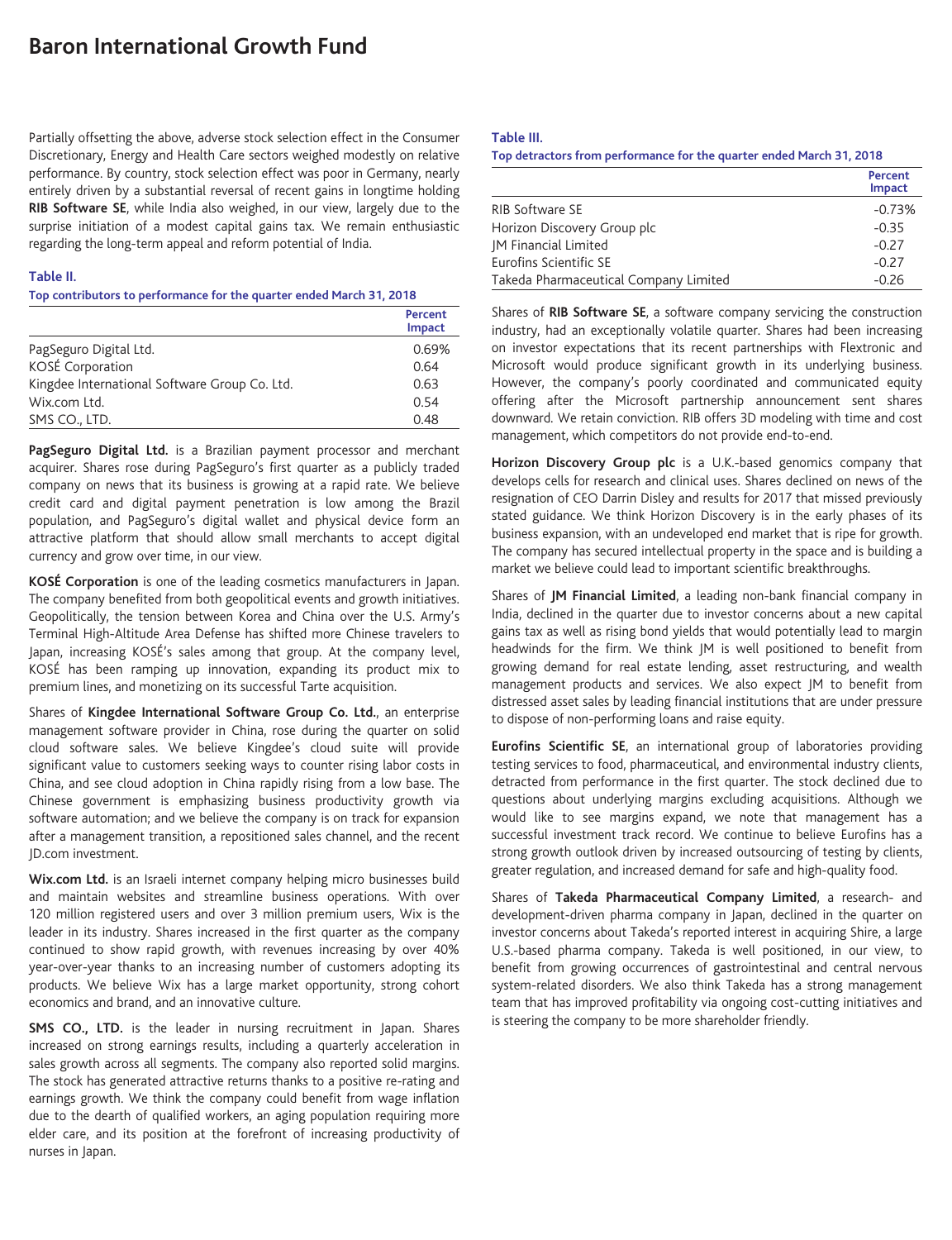### **PORTFOLIO STRUCTURE**

#### **Table IV.**

#### **Top 10 holdings as of March 31, 2018 – Developed Countries**

|                                | <b>Percent of</b><br><b>Net Assets</b> |  |
|--------------------------------|----------------------------------------|--|
| KOSÉ Corporation               | 2.5%                                   |  |
| Constellation Software, Inc.   | 2.4                                    |  |
| Square Enix Holdings Co., Ltd. | 2.1                                    |  |
| Wix.com Itd.                   | 2.0                                    |  |
| argenx SE                      | 1.9                                    |  |
| Eurofins Scientific SE         | 1.9                                    |  |
| SMS CO., LTD.                  | 1.8                                    |  |
| Danone SA                      | 1.8                                    |  |
| Recruit Holdings Co., Ltd.     | 1.7                                    |  |
| Mellanox Technologies Ltd.     | 1.7                                    |  |

#### **Table V.**

#### **Top five holdings as of March 31, 2018 – Emerging and Frontier Countries**

|                                   | Percent of<br><b>Net Assets</b> |
|-----------------------------------|---------------------------------|
| Tencent Holdings, Ltd.            | 1.7%                            |
| PagSeguro Digital Ltd.            | 1.6                             |
| Sberbank of Russia PISC           | 1.5                             |
| Alibaba Group Holding Limited     | 1.5                             |
| Bolsas y Mercados Argentinos S.A. | 1 ว                             |

*Exposure by Country:* At the end of the first quarter of 2018, we had 64.2% of our investments in developed countries and 24.3% in emerging and frontier countries, with the remaining 11.5% in cash. We seek to maintain broad diversification by country at all times. A detailed review of the Fund's holdings by country is available at the back of this Baron Funds Quarterly Report.

### **Table VI.**

#### **Percentage of securities in developed markets as of March 31, 2018**

|                      | <b>Percent of</b><br><b>Net Assets</b> |
|----------------------|----------------------------------------|
| Japan                | 18.7%                                  |
| France               | 6.8                                    |
| Canada               | 5.1                                    |
| Germany              | 4.8                                    |
| <b>Netherlands</b>   | 4.5                                    |
| United Kingdom       | 4.5                                    |
| Israel               | 3.7                                    |
| <b>United States</b> | 2.8                                    |
| Spain                | 2.5                                    |
| Switzerland          | 2.4                                    |
| Australia            | 2.2                                    |
| Norway               | 1.8                                    |
| Italy                | 1.5                                    |
| Ireland              | 1.4                                    |
| Belgium              | 0.9                                    |
| Hong Kong            | 0.6                                    |

**Table VII.**

| Percentage of securities in emerging and frontier markets as of March 31, 2018 |                                        |
|--------------------------------------------------------------------------------|----------------------------------------|
|                                                                                | <b>Percent of</b><br><b>Net Assets</b> |
| China                                                                          | 8.6%                                   |
| India                                                                          | 4.8                                    |
| <b>Brazil</b>                                                                  | 2.6                                    |
| Argentina                                                                      | 2.5                                    |
| Russia                                                                         | 2.4                                    |
| Mexico                                                                         | 1.2                                    |
| Korea                                                                          | 1.0                                    |
| Indonesia                                                                      | 0.5                                    |
| Panama                                                                         | 0.5                                    |
| Nigeria                                                                        | 0.2                                    |

The Fund may invest in companies of any market capitalization, and we strive to maintain broad diversification by market cap. As of March 31, 2018, the Fund's median market cap was \$10.7 billion, and it had approximately 49.4% in large- and giant-cap companies, 31.9% in mid-cap companies, and 7.2% in small- and micro-cap companies, as defined by Morningstar, with the remainder in cash.

### **RECENT ACTIVITY**

During the quarter, we initiated several new investments, many of which were additions to existing themes. We took starter positions in **NEXTDC Limited**, an Australia-based internet data center operator that is also benefiting from the global trend towards cloud-based software services, and **BlackBerry Limited** of Canada, both expanding our internet and artificial intelligence theme. BlackBerry has moved beyond its broadband device heritage and has evolved into an internet security platform play, with significant potential in the connected and automated driving arena. In this area, we also added to our position in **Wix.com Ltd.** during the quarter, as the company demonstrated solid progress and we remain enthusiastic regarding future potential. In the digital payments arena, we participated in the initial public offering of **PagSeguro Digital Ltd.**, a Brazilian payment services provider, which we believe has an attractive value and technology proposition particularly for merchants who have not previously been able to offer credit or debit card-based payments.

We would also like to emphasize two early-stage themes that took shape over the past quarter. For the first time since the Fund's inception, we have invested in the China SOE bank sector via an investment in **China Construction Bank Corporation**. We have gained conviction that recent improvements in asset growth, net interest margins, and credit quality are likely sustainable, leading to an acceleration in earnings growth for the first time in several years. Further, we believe recent regulatory measures suggest that we have entered a period of market share gains for the traditional deposit-taking banks, after several years of losses to non-bank financial players. In addition, in India, we have been following and researching the restructuring of Tata Sons, one of the oldest, largest and most diversified industrial entities in the country. Over the past 15 years, the group implemented a global expansion strategy that yielded sub-par results, high leverage, and a deteriorating return on capital profile. We believe that recent leadership changes at Tata Sons have potential to yield significant value creation for shareholders in the group's publicly listed entities. Last year, the former CEO of Tata Consultancy Services was promoted to Chairman at Tata Sons, while a respected veteran investment banker assumed the role of CFO. The new leadership's top priority is to divest non-core and/or loss-making